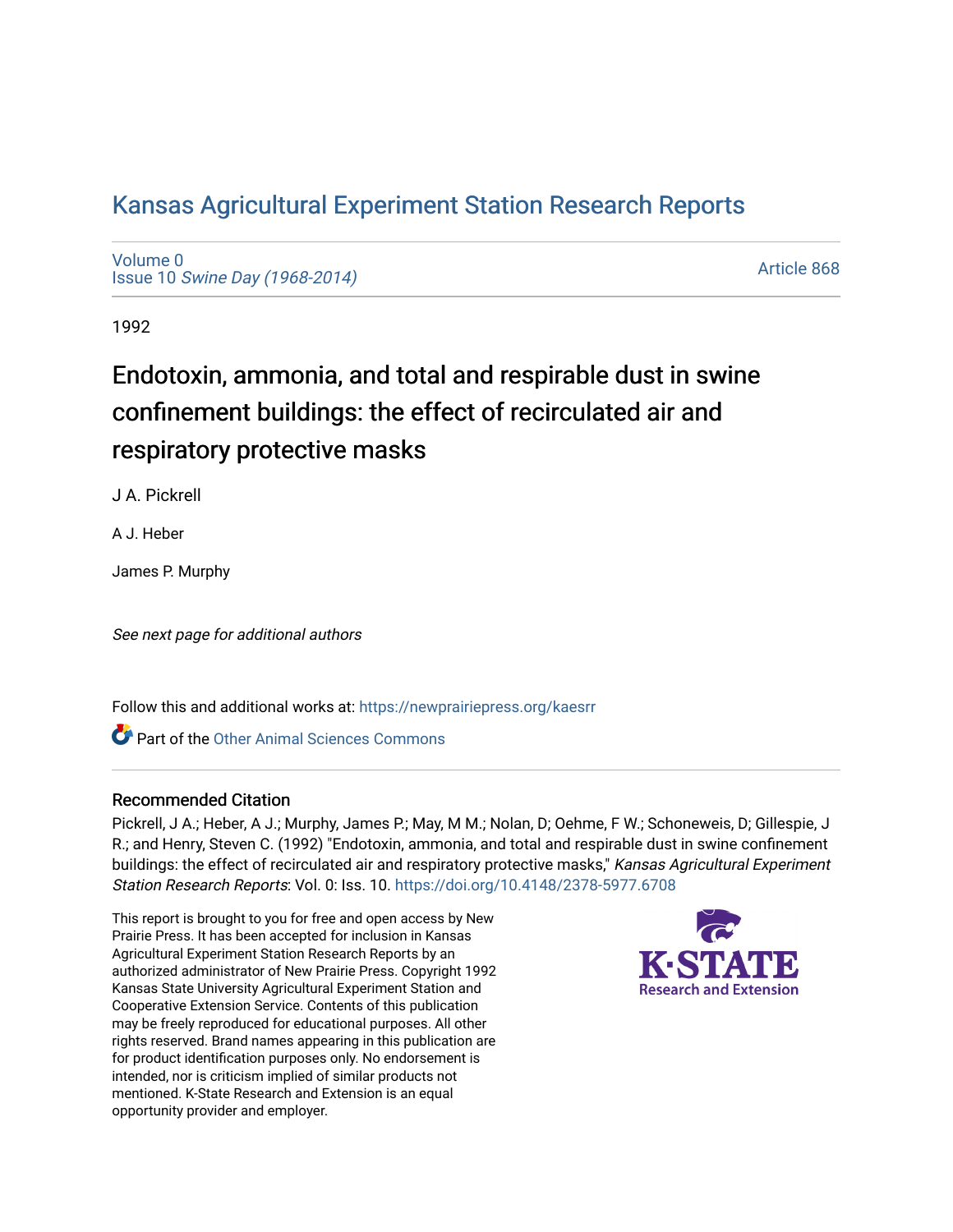# Endotoxin, ammonia, and total and respirable dust in swine confinement buildings: the effect of recirculated air and respiratory protective masks

# **Abstract**

Caretakers and pigs in dusty environments with particles and toxic gases may sustain health consequences. We studied concentrations of ammonia, endotoxin, and total and respirable dust particles in four mechanically ventilated swine nurseries and two grower facilities using an ammonia sampler, filter, and British cyclone. In two of the nursery facilities, we determined the protection offered by respiratory masks that were mounted on glass funnels with filters or British cyclones and sampled for dust. In response to the increasing summer ventilation, large, nonrespirable particle concentrations in swine building atmospheres were reduced more completely by ventilation air movement than smaller respirable particles or ammonia. Total airborne endotoxin concentrations were similar to those eliciting pulmonary reactions. Total airborne endotoxin correlated with total suspended particles rather than respirable particles. Smaller respirable fecal particles enriched in endotoxin apparently stick to larger nonrespirable particles or are agglomerated before they became airborne. Internal recirculated air partially limited the mass concentration of respirable particles in the breathing zone of swine caretakers at lower but not higher ventilation rates. Respiratory protection limited the potential total dust exposures of swine caretakers in such atmospheres (<25 >%, 2-tie masks; <50%, I-tie masks of the total suspended particles). Respirable particles were reduced to <55% by 2-tie masks. Properly worn 2-tie masks protect against both large and small respirable particles in swine confinement facilities.; Swine Day, Manhattan, KS, November 19, 1992

# Keywords

Swine day, 1992; Kansas Agricultural Experiment Station contribution; no. 93-142-S; Report of progress (Kansas State University. Agricultural Experiment Station and Cooperative Extension Service); 667; Swine; Dust; Respirable dust; Endotoxin; Recirculated Air; Respiratory protective masks

## Creative Commons License



This work is licensed under a [Creative Commons Attribution 4.0 License](https://creativecommons.org/licenses/by/4.0/).

## Authors

J A. Pickrell, A J. Heber, James P. Murphy, M M. May, D Nolan, F W. Oehme, D Schoneweis, J R. Gillespie, and Steven C. Henry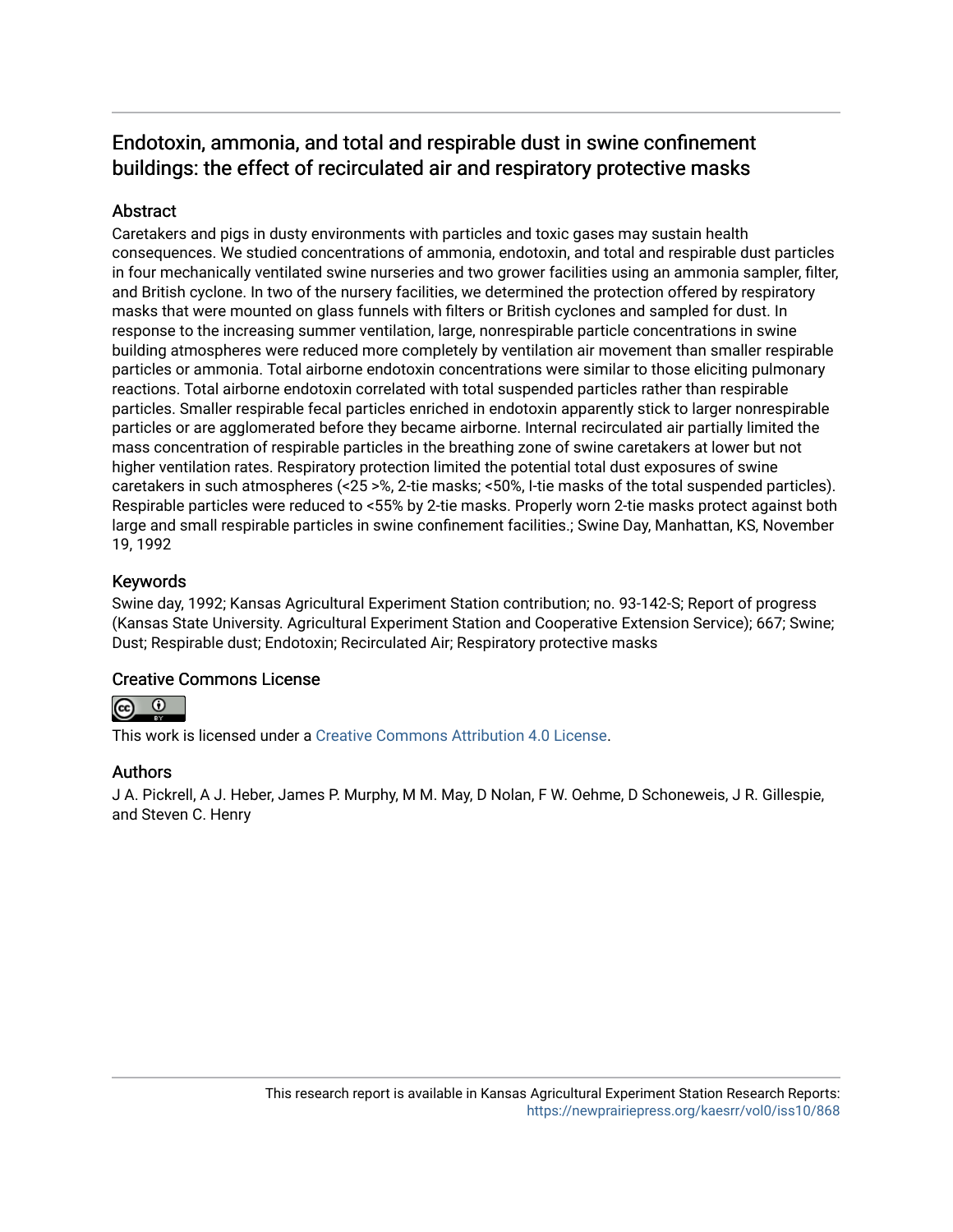#### ENDOTOXIN, AMMONIA, AND TOTAL AND RESPIRABLE DUST IN SWINE CONFINEMENT BUILDINGS: THE EFFECT OF RECIRCULATED AIR AND RESPIRATORY **PROTECTIVE MASKS**

J. A. Pickrell<sup>1</sup>, A. J. Heber<sup>2</sup>, J. P. Murphy<sup>2</sup>, M. M. May<sup>i</sup>, D. Nolan<sup>1</sup>, F. W. Oehme<sup>1</sup>, D. Schoneweis<sup>1</sup>, J. R. Gillespie<sup>1</sup>, and S. C. Henry<sup>3</sup>

#### **Summary**

Caretakers and pigs in dusty environments with particles and toxic gases may sustain health consequences. We studied concentrations of ammonia, endotoxin, and total and respirable dust particles in four mechanically ventilated swine nurseries and two grower facilities using an ammonia sampler, filter, and British cyclone. In two of the nursery facilities, we determined the protection offered by respiratory masks that were mounted on glass funnels with filters or British cyclones and sampled for dust. In response to the increasing summer ventilation, large, nonrespirable particle concentrations in swine building atmospheres were reduced more completely by ventilation air movement than smaller respirable particles or Total airborne endotoxin conammonia. centrations were similar to those eliciting pulmonary reactions. Total airborne endotoxin correlated with total suspended particles rather than respirable particles. Smaller respirable fecal particles enriched in endotoxin apparently stick to larger nonrespirable particles or are agglomerated before they became airborne. Internal recirculated air partially limited the mass concentration of respirable particles in the breathing zone of swine caretakers at lower but not higher ventilation rates. Respiratory protection limited the potential total dust exposures of swine caretakers in such atmospheres

 $(< 25\%$ , 2-tie masks;  $< 50\%$ , 1-tie masks of the total suspended particles). Respirable particles were reduced to  $\lt 55\%$  by 2-tie masks. Properly worn 2-tie masks protect against both large and small respirable particles in swine confinement facilities.

(Key Words: Dust, Respirable Dust, Endotoxin, Recirculated Air, Respiratory Protective Masks.)

#### **Introduction**

Energy conservation and optimal rates of pig growth are economically important to the swine industry. Clouds of pollutant gases and particles can be detrimental to producers' and pigs' health but adequate air movement can reduce the caretaker-health-related consequences of inhaling particles, particle-adsorbed endotoxins, and toxic gases. Previous research at Kansas State University and by others has established that the average concentrations of organic dust measured in swine operations exceed allowable dust levels for human exposure.

This study investigated the effects of recirculated air on concentrations of ammonia, endotoxin, and total and respirable dust particles in swine nurseries and grower facilities. We also determined the protection offered by three types of respiratory masks.

<sup>&</sup>lt;sup>1</sup>Dept. Clinical Sciences.

<sup>&</sup>lt;sup>2</sup>Dept. Agricultural Enginering.

<sup>&</sup>lt;sup>3</sup>Abilene Animal Hospital, P.A., Abilene, KS.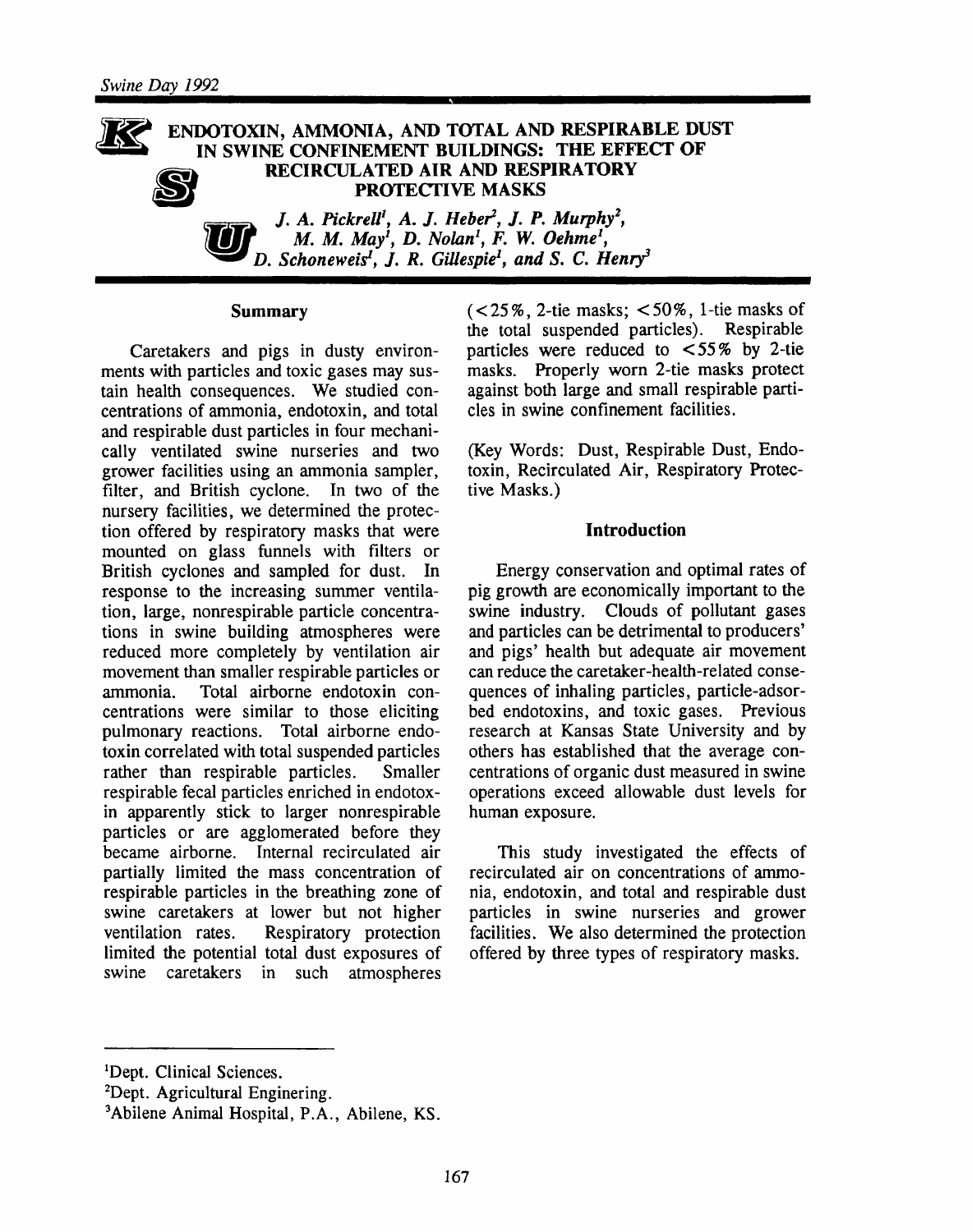#### **Procedures**

Ammonia, endotoxin, and total and respirable particle mass were measured in four mechanically ventilated swine nursery (designated A, B, C, and D) and two grower facilities, using an ammonia sampler, filter, and British cyclone. The fractions of total airborne endotoxin contained in small respirable particles and large non-respirable particles were calculated.

Two nursery facilities (Buildings B and D) with mechanical ventilation were selected to determine the effect of vectorial air velocity (vertical air velocity<sup>2</sup> + horizontal air vel $ocity<sup>2</sup>$ <sup>5</sup> and internal recirculation rate on concentration of ammonia and on total and respirable particle and endotoxin concentrations. Ammonia and dust samples were collected at three levels in each facility-distances of 3.9 to 4.6 ft, 2.5 to 3.0 ft, and .7 to 1.6 ft from the floor. Vertical and horizontal air flow velocities were measured at the ammonia and dust locations using a hot-wire anemometer. A ceiling-mounted  $(0.7 \text{ m/s})$ recirculation fan (Osborne Industries) was installed in Building B to add 9.7% (1,500) CFM) to the measured capacity for air movement  $(7.3 \text{ m/s})$   $(15,500 \text{ CFM})$  measured by the air velocity traversing method.

At the same two nursery facilities (B and D), we determined the protection achieved by wearing respiratory protective masks. To measure this protection, filters or British cyclones were mounted in glass funnels and masks were mounted on these glass funnels and sealed. Stoppers were sealed into the funnels with tubing to draw indoor air samples through the mask using a calibrated battery-powered air pump (BGI Inc, Lexington, MA). Total and respirable dust were determined and compared to samples obtained at the same level and 30 to 50 cm (12) to 20 in.) from the samples taken through the mask. Percent reductions of total and respirable dust were calculated, and averages (means) determined for each type of respiratory protective mask.

#### **Results and Discussion**

Increased ventilation in summer relative to that in winter led to marked reductions in total suspended particles and more modest reductions in respirable particles and ammonia. Significantly greater ammonia concentrations and total suspended particulates were noted in grower facilities than in nurseries. We observed higher endotoxin concentrations in small respirable fecal particles relative to those in larger, nonrespirable mixed particles of feed-feces. Greatest variations in winter were between nursery and grower facilities (small vs large pigs), whereas in springsummer, these differences were attributed to increasing ventilation rates accompanying increasing environmental temperatures. The changes from winter to summer (temporal coefficients of variation [CV]) were twofold to sixfold larger than differences within a building (spatial CVs).

Total airborne endotoxin concentrations in facilities A, B, C, and D are shown in Table 1. No consistent differences occurred between facilities. Total airborne endotoxin concentrations were related with total suspended particles  $(P \le 0.01$ , data not shown) and to the endotoxin in large nonrespirable particles that settle more rapidly in indoor atmospheres, but not to respirable particles. The close correlation between the large particle endotoxin and total airborne endotoxin ( $P \leq .01$ ) and with the total suspended particles fraction ( $P \le 0.05$ ; data not shown) suggested a concentration-dependent interaction between small and large particles.

Vertical air velocity was reduced by warming inside the facility. Ammonia was reduced by high vertical and horizontal air velocity rates ( $r^2 = .42$ ,  $P \le .05$ ) in nurseries during April-June at high ventilation rates.

Direct correlations occurred between increased air circulation and high ammonia (linear;  $P \leq .01$ ; data not shown), respirable dust (logarithmic) ( $P \leq .05$ ), and total dust  $(P \le .05;$  data not shown) concentrations.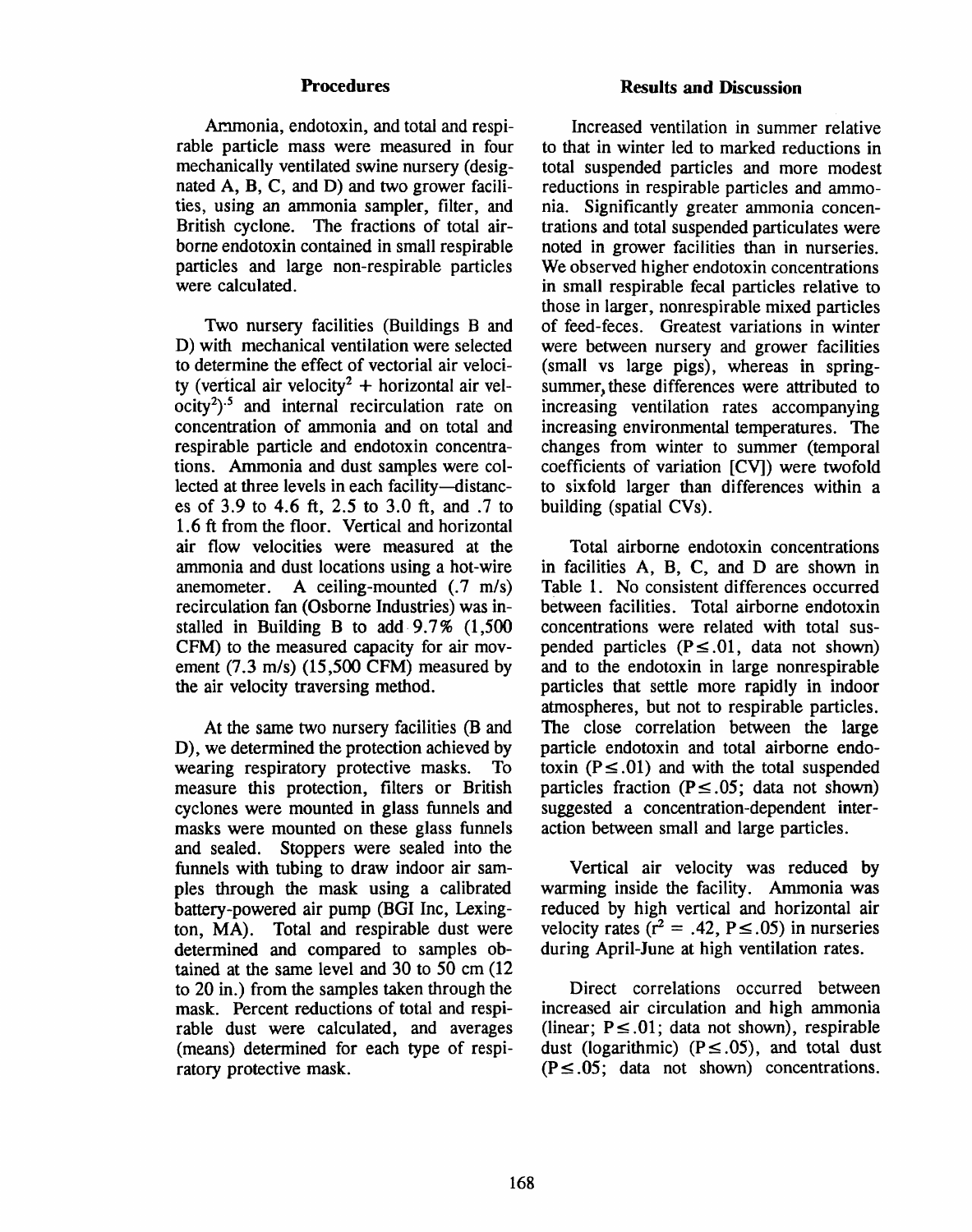Increasing ammonia correlating to increasing airflow suggested that ammonia gas has been increasingly scoured from facility manure pits by air entering and leaving the pits. We believe that increased airflow also suspends large and small particles proportional to the air flow.

Table 2 shows total and respirable dust levels with and without fans, as well as the mass differences associated with using air recirculation at 9.7 to 31.9% of the operating facility capacity. Trends toward reduced quantity and relative amount of respirable dust concentrations ( $P \leq .05$ ) were noted 2 to 4 ft from floor, when fans were used. These trends were most prominent at lower air ventilations (4,640 to 9,710 CFM). Reduction was inversely proportionate to facility ventilation and was negatively correlated  $(P \le .05, r^2 = .38; data not shown)$  to respirable dust quantity and to the fraction of respirable dust  $(r^2 = .67; P < .05;$  data not shown). This suggests that controlled recirculation of air may produce cleaner indoor atmospheres, even in summer. It is important to note that the reductions in dust or ammonia were modest and worked best at lower air recirculation rates.

Table 3 shows the effect of three different types of respiratory protective masks on total and respirable dust. The 2-tie masks reduced total particle concentrations (96%) more than did 1-tie masks  $(77\%)$ . The 2-tie masks also reduced respirable particle concentrations by greater than 50%. The 1-tie masks afforded less protection from the small respirable particles capable of depositing in deep lung than did the 2-tie masks tested in this project. This suggests that 2-tie masks afford significant protection against large non-respirable and smaller respirable particles. Thus, appropriate respiratory protection will afford health advantages to the wearer.

|                              | <b>raculues</b>       |                                                 |                                 |                          |                                      |  |  |
|------------------------------|-----------------------|-------------------------------------------------|---------------------------------|--------------------------|--------------------------------------|--|--|
|                              |                       |                                                 | Total airborne endotoxin        |                          |                                      |  |  |
| Facility                     | Date/sample<br>(1991) | Total suspended<br>particulates<br>$(mg/m^3)^1$ | Specific<br>activity<br>(ng/mg) | Quantity<br>$(ng/m^3)^2$ | Large<br>particle<br>$(y_0)^{1,2,3}$ |  |  |
| $\mathbf{A}$<br>$\mathbf{B}$ | Feb 04/A              | 135                                             | .41                             | 55                       | 95                                   |  |  |
|                              | Mar 09/A              | 215                                             | .79                             | 171                      | 94<br>2(3)<br>$\ddot{}$              |  |  |
|                              | Mar $09/B$            | 175                                             | .25                             | 44                       | 91<br>8(3)<br>土                      |  |  |
|                              | May 04/A              | 2.6                                             | 3.65                            | 9.4                      | 87<br>士                              |  |  |
| $\mathbf C$                  | Mar $11/A$            | 85                                              | 1.19                            | 101                      | 86<br>5(3)<br>士                      |  |  |
|                              | Mar $11/B$            | 34                                              | 1.25                            | 42                       | 82<br>.2(3)<br>土                     |  |  |
|                              | May 28/A              | 9.                                              | 3.80                            | 3.5                      | 50                                   |  |  |
|                              | May $28/B$            | 2.3                                             | 2.90                            | 6.7                      | 81                                   |  |  |
| D                            | Mar $12/A$            | 32                                              | 11.60                           | 373                      | 97<br>1(3)<br>土                      |  |  |
|                              | Mar $14/A$            | 8.8                                             | .70                             | 5.9                      | 58<br>12(3)<br>$\ddot{}$             |  |  |
|                              | Mar $14/B$            | 7.1                                             | 6.70                            | 47                       | 93<br>3(2)<br>$\mathbf +$            |  |  |

Table 1. **Total Suspended Particulates and Airborne Endotoxin Levels and Correlation** to the Fraction of Rapidly Settling Endotoxin in Several Nursery-Grower

 $*(N)$  = number of samples. <sup>1</sup>Correlation of percent large (rapidly settling) airborne endotoxin particles with total suspended particulates. <sup>2</sup>Correlation of percent large (rapidly settling) airborne endotoxin particles with total airborne endotoxin. <sup>5</sup>Calculated as 1-respirable endotoxin (on cyclone filters)/total airborne endotoxin.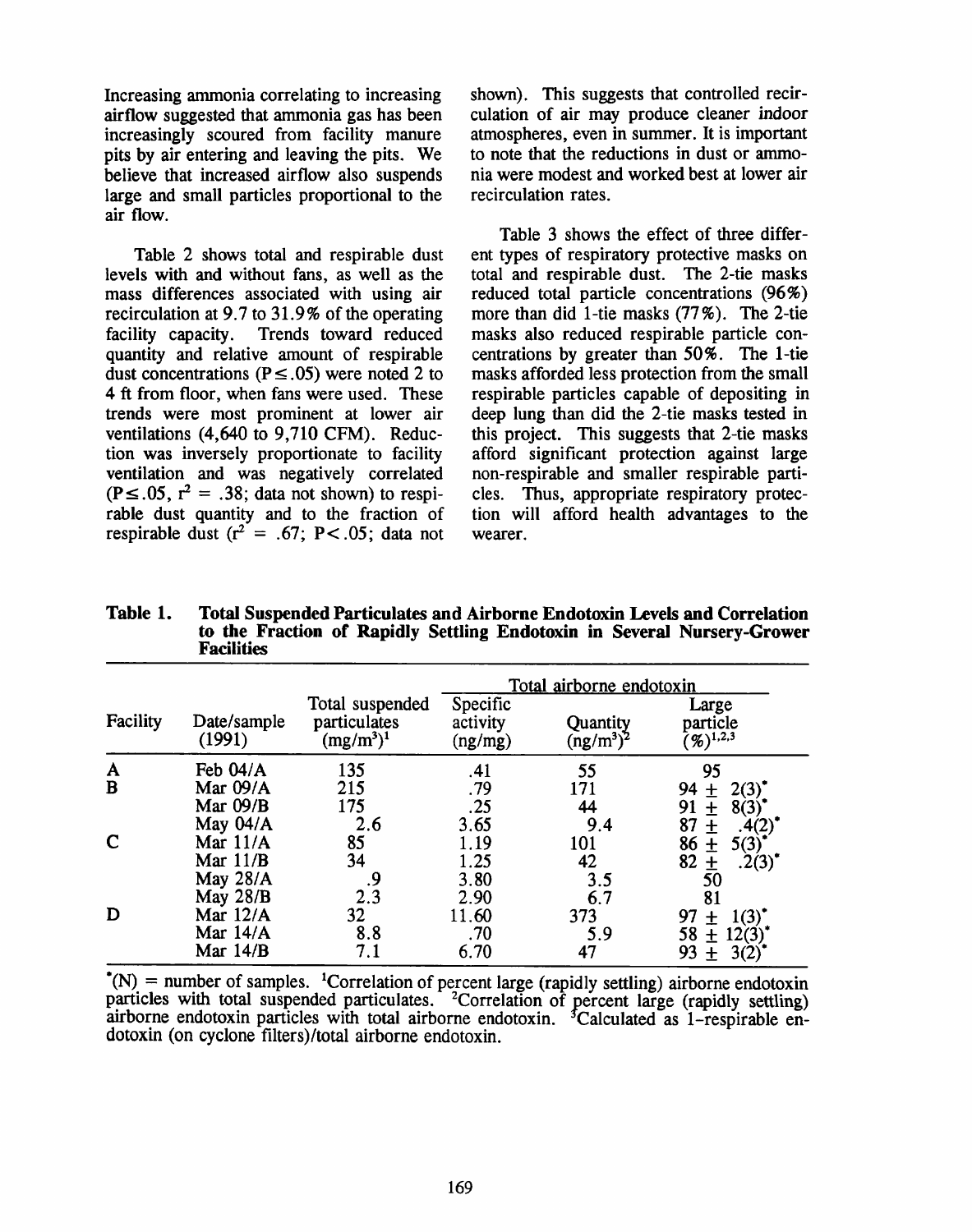|                                   | Fans                                          |                        | Total dust                   |                                             |                         |                                           | Respirable dust                        |                                            |  |
|-----------------------------------|-----------------------------------------------|------------------------|------------------------------|---------------------------------------------|-------------------------|-------------------------------------------|----------------------------------------|--------------------------------------------|--|
| Date<br>(1992)                    | Facility<br>Ventilation <sup>1</sup><br>(CFM) | Amount<br>Added<br>(%) | Without<br>fan<br>$(mg/m^3)$ | With<br>Fan<br>$(mg/m^3)$                   | Reduction<br>$(mg/m^3)$ | Without<br>fan <sup>1</sup><br>$(mg/m^3)$ | With<br>fan <sup>1</sup><br>$(mg/m^3)$ | Reduction<br>$(mg/m^3)$                    |  |
| Human breathing zone (.75-1.1 m): |                                               |                        |                              |                                             |                         |                                           |                                        |                                            |  |
| May 15-16                         | 15,300                                        | 9.7                    | 2.23                         | 1.65                                        | .58                     | .81                                       | .85                                    | $-.04$                                     |  |
| June 23-24                        | 15,300                                        | 9.7                    | .12 <sup>2</sup>             | 1.08                                        | $-.96$                  | .04 <sup>2</sup>                          | .03 <sup>2</sup>                       | .01                                        |  |
| <b>July 2-3</b>                   | 15,300                                        | 9.7                    | 1.41                         | .37                                         | 1.04                    | $\leq 0.00^2$                             | $\leq .00^2$                           | .00                                        |  |
| July 16-17                        | 9,710                                         | 15.2                   | 1.63                         | 1.40                                        | .23                     | .53                                       | .07 <sup>2</sup>                       | .46                                        |  |
| <b>July 21-22</b>                 | 4,640                                         | 31.9                   | 2.02                         | 2.35                                        | $-.32$                  | .42                                       | .20                                    | .22                                        |  |
| <b>July 21-22</b>                 | 4,640                                         | 31.9                   | <b>ND</b>                    | <b>ND</b>                                   |                         | .20                                       | $-.002$                                | .20                                        |  |
| <b>July 30-31</b>                 | 13,900                                        | 10.6                   | 1.85                         | 2.34                                        | $-.49$                  | $\leq 0.00^2$                             | .32                                    | $-.32$                                     |  |
| <b>July 30-31</b>                 | 13,900                                        | 10.6                   | ND                           | <b>ND</b>                                   |                         | $-.00$                                    | $-.00$                                 | .00                                        |  |
| Mean $\pm$ Std Error              |                                               |                        |                              | $1.54 \pm .31$ $1.53 \pm .31$ $.01 \pm .30$ |                         |                                           | $.25 \pm .11$ $.18 \pm .10$            | $.07 + .08$                                |  |
| Swine breathing zone              |                                               |                        |                              |                                             |                         |                                           |                                        |                                            |  |
| June 23-24                        | 15,300                                        | 9.7                    | <b>ND</b>                    | ND                                          | NC <sup>4</sup>         | 1.88                                      | .97                                    | .91                                        |  |
| <b>July 2-3</b>                   | 15,300                                        | 9.7                    | <b>ND</b>                    | ND                                          | <b>NC</b>               | .10 <sup>2</sup>                          | 1.05                                   | $-.95$                                     |  |
| July 16-17                        | 9,710                                         | 15.2                   | <b>ND</b>                    | ND                                          | NC                      | .03 <sup>2</sup>                          | .15                                    | .12                                        |  |
| Mean $\pm$ Std Error              |                                               |                        |                              |                                             |                         |                                           |                                        | .67 $\pm$ .61. 72 $\pm$ .29. .05 $\pm$ .53 |  |

Table 2. The Effect of Auxiliary Fan Ventilation on Concentrations of Total and Respirable Dust (Summer Conditions)

<sup>1</sup>% reduction of respirable dust = 119 - .0073 (CFM).  $[r^2 = .684; P < .001$ . Student t statistic]. Absolute reduction of respirable dust  $(mg/m^3) = .42 - .000031$  (CFM).  $[r^2 = .382; P < .01$ , Student t statistic]. <sup>2</sup>Weights not distinguishable from zero.

 ${}^{3}ND$  = not determined.

 $4NC = not calculated.$